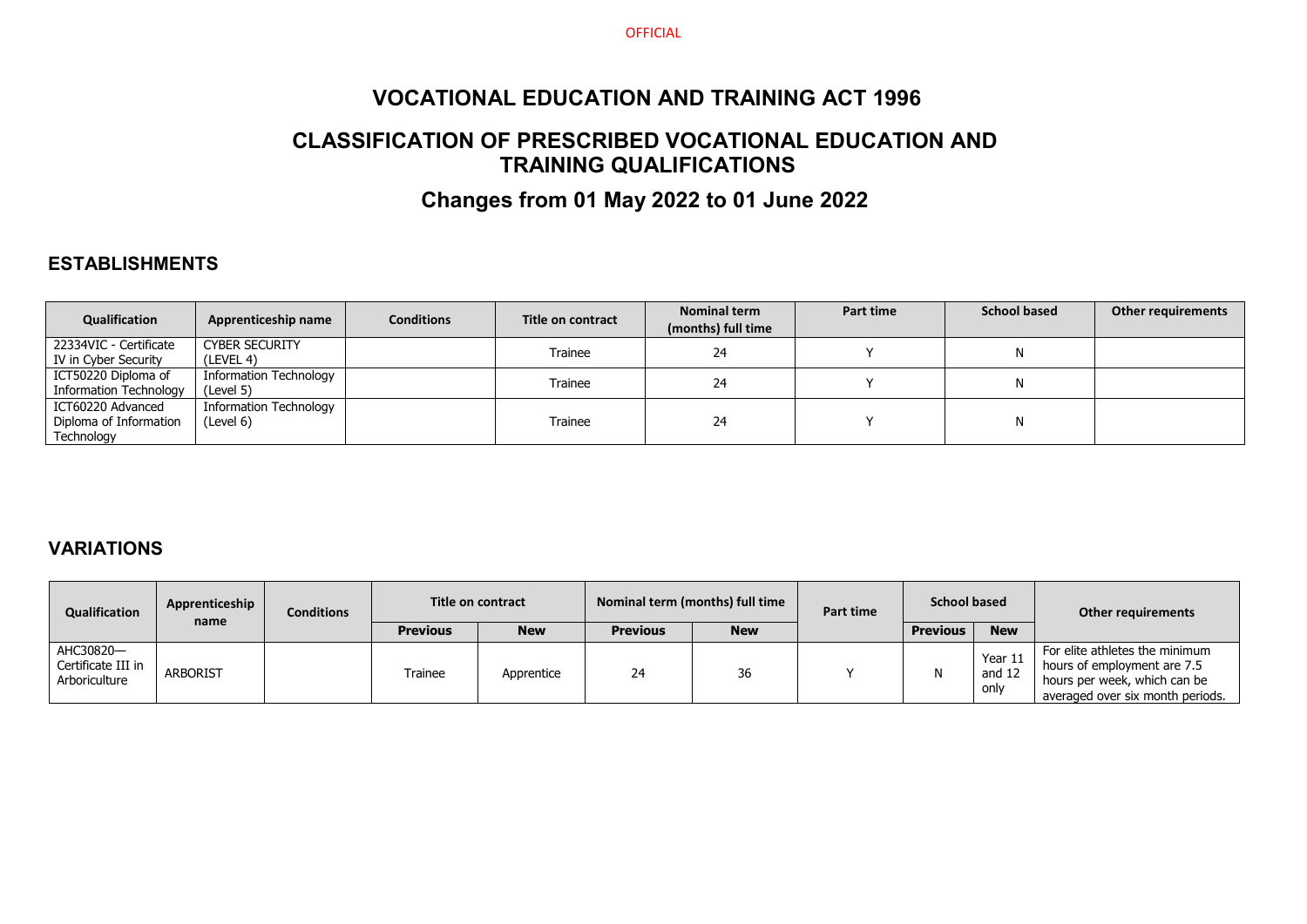#### OFFICIAL

|                 | <b>Class</b>          | Qualification                                             | Apprenticeship                    | <b>Conditions</b>                                                                                                                                                                                                                                                                                                                                                                                                                                                  | <b>Title on contract</b> | <b>Nominal term</b><br>(months) full time |            | Part | <b>School</b> |                                                                      | <b>Other requirements</b>                                                                                                                                                                                                                                                                                                                                                                                                                                                                                                                                                                                                                                                  |
|-----------------|-----------------------|-----------------------------------------------------------|-----------------------------------|--------------------------------------------------------------------------------------------------------------------------------------------------------------------------------------------------------------------------------------------------------------------------------------------------------------------------------------------------------------------------------------------------------------------------------------------------------------------|--------------------------|-------------------------------------------|------------|------|---------------|----------------------------------------------------------------------|----------------------------------------------------------------------------------------------------------------------------------------------------------------------------------------------------------------------------------------------------------------------------------------------------------------------------------------------------------------------------------------------------------------------------------------------------------------------------------------------------------------------------------------------------------------------------------------------------------------------------------------------------------------------------|
| <b>Previous</b> | <b>New</b>            |                                                           | name                              |                                                                                                                                                                                                                                                                                                                                                                                                                                                                    |                          | <b>Previous</b>                           | <b>New</b> | time | based         | <b>Previous</b>                                                      | <b>New</b>                                                                                                                                                                                                                                                                                                                                                                                                                                                                                                                                                                                                                                                                 |
| Class B         | Restricted<br>Class B | TLI30118 Certificate<br>III in Mobile Crane<br>Operations | MOBILE CRANE<br><b>OPERATIONS</b> | This qualification<br>can only be<br>obtained by fulfilling<br>the obligations of<br>an apprentice under<br>a training contract<br>except:<br>• a person who is<br>temporarily living in<br>Australia on a<br>student visa may<br>obtain the<br>qualification<br>through a registered<br>training provider<br>approved to deliver<br>a course for the<br>qualification; or<br>• a person seeking<br>recognition of prior<br>learning under s60I<br>of the VET Act. | Trainee                  | 24                                        | 36         | ٧    | N             | Part-time hours are<br>defined as a minimum<br>of 20 hours per week. | In addition to the<br>completion of the<br>Certificate III in Mobile<br><b>Crane Operations</b><br>qualification, a person<br>must also complete the<br>Mobile Crane Industry<br>Certificate Skill Set<br>developed by the<br>Department of Training<br>and Workforce<br>Development. The units<br>of competency in the<br>skill set must be<br>completed in the<br>sequence specified by<br>the Model Program<br>developed by the Crane<br>Industry Council of<br>Australia (WA Branch).<br>Logbook hours must<br>also be completed and<br>recorded as specified<br>by the same Model<br>program.<br>Part-time hours are<br>defined as a minimum<br>of 20 hours per week. |

| Qualification                                         | Apprenticeship name                 | <b>Conditions</b> | Title on contract | <b>Nominal</b><br>term<br>(months) | Part time | <b>School based</b> |            | <b>Other requirements</b> |
|-------------------------------------------------------|-------------------------------------|-------------------|-------------------|------------------------------------|-----------|---------------------|------------|---------------------------|
|                                                       |                                     |                   |                   | full time                          |           | <b>Previous</b>     | <b>New</b> |                           |
| ICT30120 Certificate III in Information<br>Technology | INFORMATION TECHNOLOGY<br>(LEVEL 3) |                   | Trainee           | 12                                 |           | N                   |            |                           |

| Qualification                                           | Apprenticeship name                                     |                                     | <b>Conditions</b> | Title on contract | <b>Nominal</b><br>term | Part time | <b>School</b><br>based | <b>Other requirements</b> |
|---------------------------------------------------------|---------------------------------------------------------|-------------------------------------|-------------------|-------------------|------------------------|-----------|------------------------|---------------------------|
|                                                         | <b>Previous</b>                                         | <b>New</b>                          |                   |                   | (months)<br>full time  |           |                        |                           |
| ICT40120-Certificate IV<br>in Information<br>Technology | <b>Information Technology</b><br>(Networking) (Level 4) | Information Technology<br>(Level 4) |                   | Trainee           | 24                     |           |                        |                           |